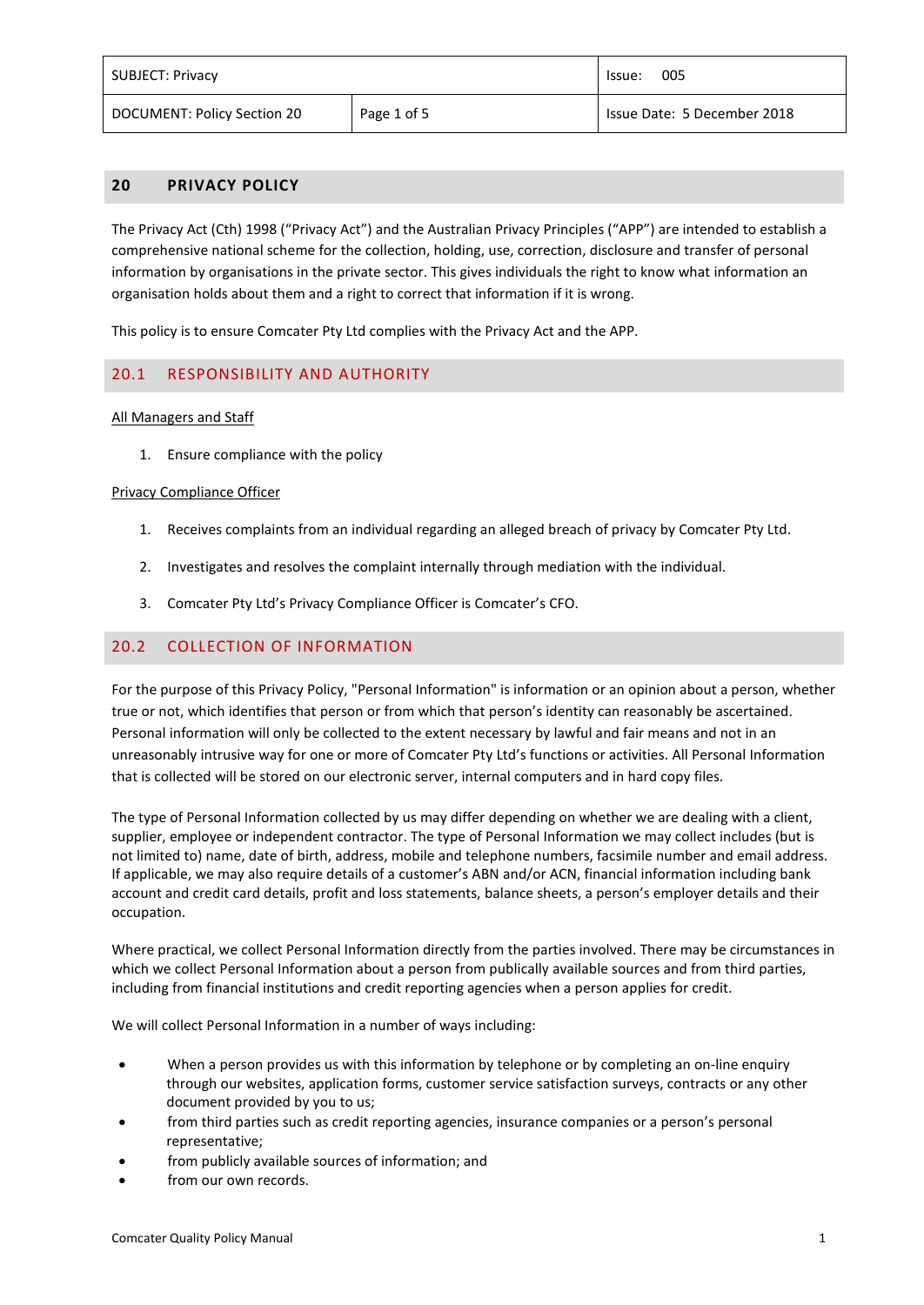| <b>SUBJECT: Privacy</b>     |             | 005<br>lssue:               |
|-----------------------------|-------------|-----------------------------|
| DOCUMENT: Policy Section 20 | Page 2 of 5 | Issue Date: 5 December 2018 |

Through our websites we can obtain Personal Information a person sends such information in an email or when completing an on-line enquiry. When a person looks at our websites, we may make a record of that visit. The following information may be logged for statistical purposes:

- the internet protocol address;
- the date and time of a visit to our site;
- the pages that a person has accessed or downloaded; and
- the type of browser was being used.

Tracking technologies such as cookies may be used on our website to recognise a user's browser each time that user visits our websites. Cookies are pieces of information that a website transfers to a computer's hard disk for record keeping purposes. Most web browsers are set to accept tracking technologies such as cookies. These tracking technologies do not purposefully identify the user. If a person does not wish receive any cookies you may set your browser to refuse them. However, your use of our websites may be affected.

Please note that our website does not provide systems for secure transmission of Personal Information across the Internet except where otherwise indicated. Visitors to our website should be aware that there are inherent risks in transferring Personal Information over the Internet and that we accept no responsibility for Personal Information provided in unsecured websites.

# 20.3 USE OF INFORMATION

We collect and use Personal Information for purposes that relate to:

- providing customers with our products and services;
- managing and administering the provision of our products and services;
- providing quality assurance for our products and services;
- responding to enquiries and feedback regarding our business, our products and our services;
- monitoring performance of our business and our employees and subcontractors;
- marketing, promotional and educational activities;
- enforcing the terms and conditions of engagement with customers; and
- the management of our database.

We will not use or disclose a person's Personal Information for any other purpose unless that person has consented to that use or disclosure.

Personal Information may be shared between Comcater Pty Ltd and its related entities. If a person does not wish to receive marketing information they can opt out by contacting our Privacy Officer.

Normally we will not disclose Personal Information to third parties unless:

- a Person has previously consented or agreed to such disclosure;
- it is necessary to provide a person with the goods and services requested and such disclosure is made on a confidential basis;
- it is required by law or required for co-operation with any government authority; and
- it is necessary for any of the purposes mentioned above.

We will not sell, rent or trade a person's Personal Information without their prior consent where that consent is required by law. However, by trading and communicating with us, a person consents to our use and disclosure of their Personal Information incidental to a sale of our business to a third party or where we outsource duties including database management to an external service provider for the purpose of rendering the required services.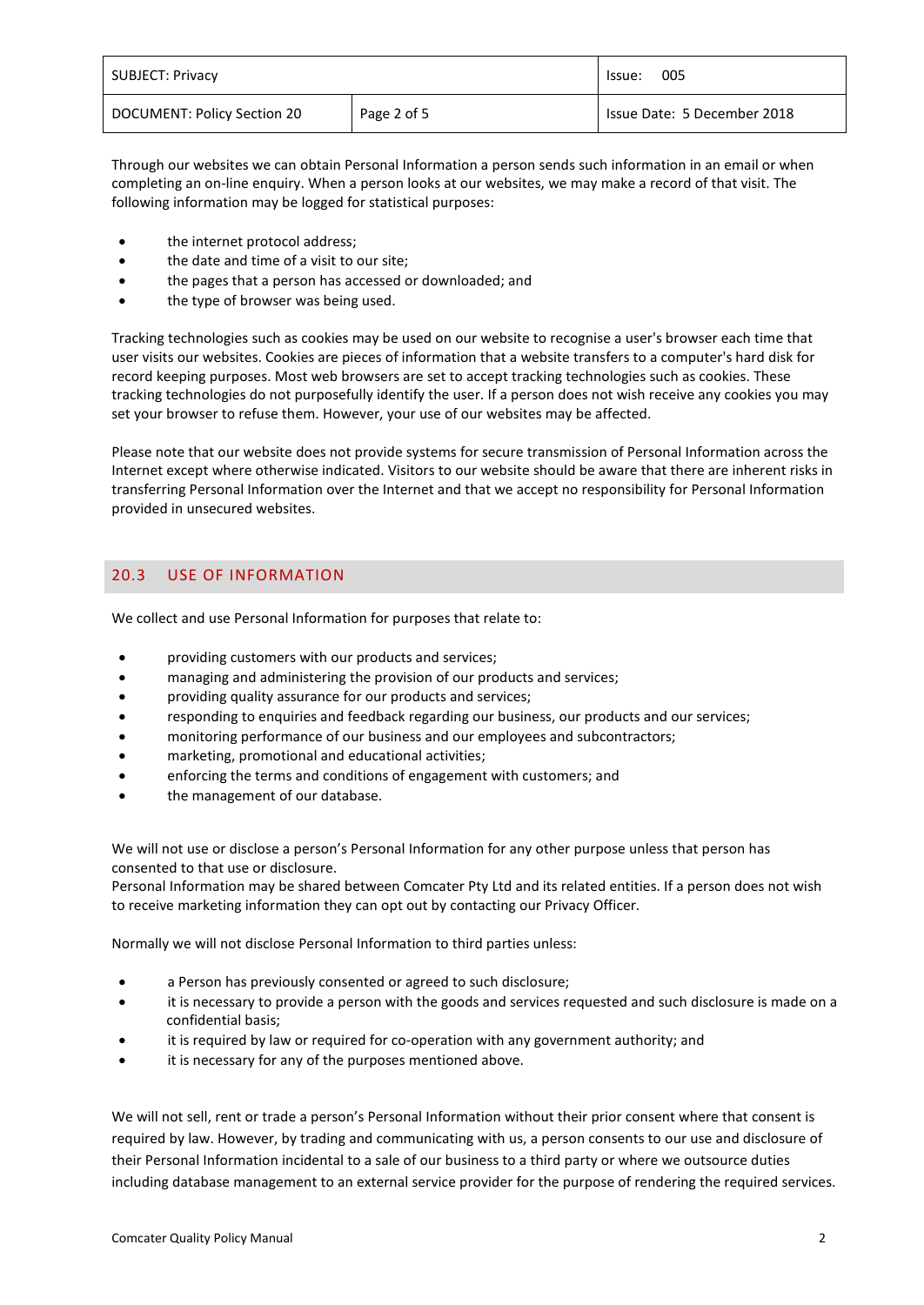| <b>SUBJECT: Privacy</b>     |             | 005<br>lssue:               |
|-----------------------------|-------------|-----------------------------|
| DOCUMENT: Policy Section 20 | Page 3 of 5 | Issue Date: 5 December 2018 |

We, and our agents, will only use and disclose Personal Information in accordance with our purposes listed above and as permitted by the APP's and the Privacy Act.

### 20.4 CONSENT

A person consents to their Personal Information being used in accordance with this Privacy Policy by requesting our services or those of our sub-contractors by making enquiries via telephone or by visiting our websites or participating in an on-line enquiry. We will endeavour not to use or disclose Personal Information in a way which is unreasonable contrary to your expectations. If a person would prefer that we not use their Personal Information in any way set out in this Privacy Policy please contact us. However, users should be aware that if they do not consent to certain uses and disclosures of their Personal Information, we may not be able to provide our products and services to them.

# 20.5 DATA QUALITY

We rely upon the accuracy of Personal Information to provide our products and services. To assist us with this, a person should contact us immediately if any of their Personal Information ceases to be current.

Similarly, if for any reason a person believes that the information we have about them is not accurate and complete, they can contact us and we will make the appropriate correction. If we believe that the information we have about a person is inaccurate, out-of-date, incomplete, irrelevant or misleading, we will make the appropriate correction. If the Personal Information that we have previously disclosed to another APP Entity is corrected on our records, at that person's request we will notify that other APP Entity of the correction.

We will endeavour to respond to these requests within a reasonable period after the request is made and may, if permitted by law, refuse to change our records. If this occurs, we will provide reasons why this has occurred.

## 20.6 ACCESS TO PERSONAL INFORMATION

A person may access the Personal Information that we hold about them upon request and on reasonable notice. However there are some circumstances in which we may refuse to provide access or only provide partial access to this information. If the request for access is not granted, we will explain our reasons to you. A nominal fee may apply to enable us to recover the reasonable costs of making such information available to a person.

## 20.7 DATA SECURITY

Comcater Pty Ltd will take reasonable steps to protect personal information it holds from misuse and loss and from unauthorised access, modification or disclosure.

The Privacy Amendment (Notifiable Data Breaches) Act 2017 (NDB Act) established a Notifiable Data Breaches (NDB) scheme requiring organisations covered by the Act to notify any individuals likely to be at risk of serious harm by a data breach. The Office of the Australian Information Commissioner (OAIC) must also be notified.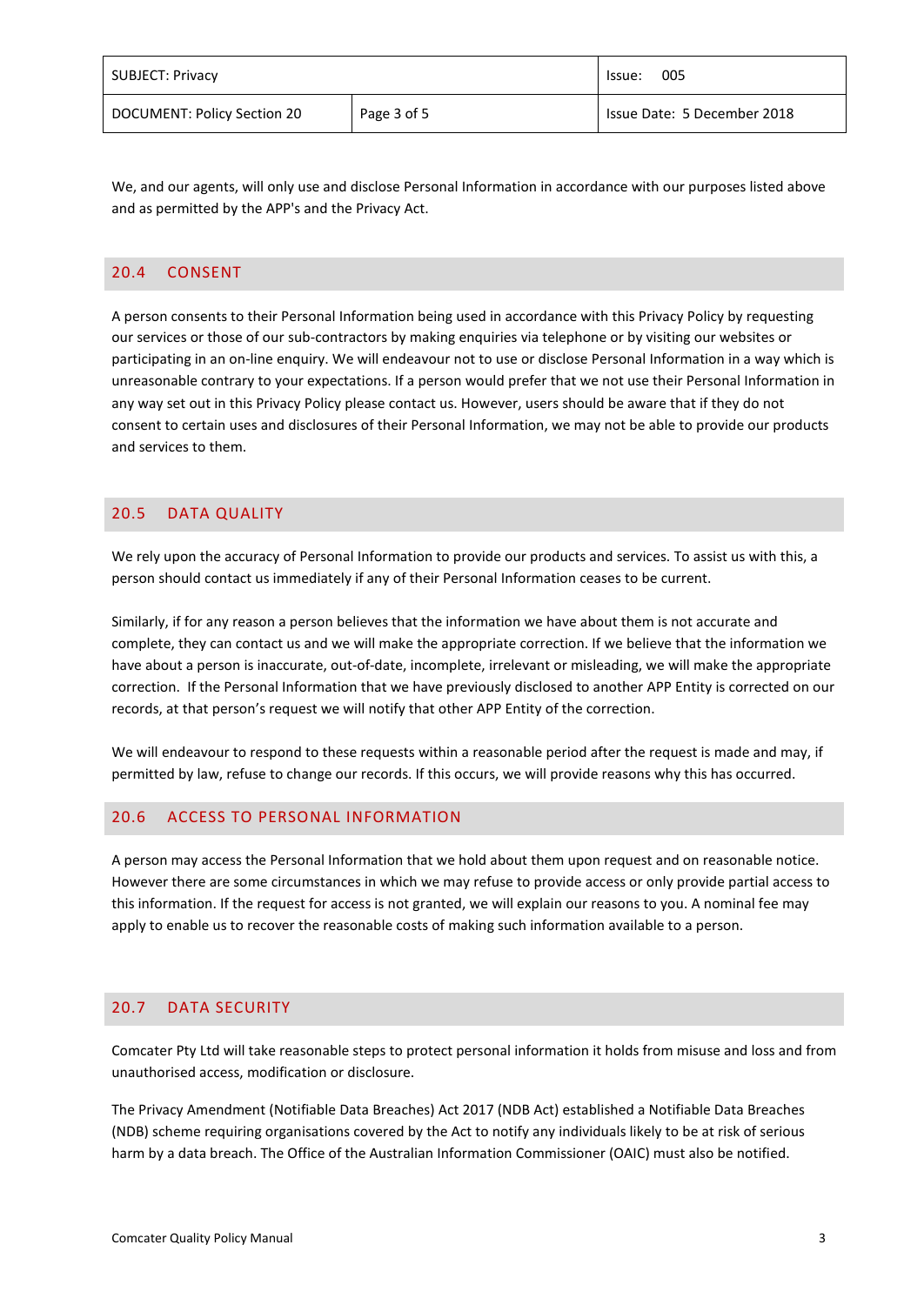| <b>SUBJECT: Privacy</b>     |             | 005<br>lssue:               |
|-----------------------------|-------------|-----------------------------|
| DOCUMENT: Policy Section 20 | Page 4 of 5 | Issue Date: 5 December 2018 |

Accordingly, Comcater has in place a Data Breach Response Plan to act quickly in the event of a data breach (or suspected breach) to limit potential harm to person(s) affected.

### 20.8 ANONYMITY

Whenever it is lawful and practicable, individuals will have the option of not identifying themselves when entering into transactions with Comcater Pty Ltd.

### 20.9 TRANSBORDER DATA FLOWS

As the internet is a global environment, using the internet to collect and process Personal Information necessarily involves the transmission of that information worldwide.

Comcater Pty Ltd will not otherwise transfer personal data outside Australia unless:

- 1. Comcater Pty Ltd reasonably believes that the recipient of the information is subject to a law, binding scheme or contract which effectively upholds principles for fair information handling that are substantially similar to the APPs; or
- 2. the individual concerned consents to the transfer; or
- 3. the transfer is necessary for the performance of a contract between the individual concerned and Comcater Pty Ltd, or for the implementation of pre-contractual measures taken in response to the individual's request; or
- 4. the transfer is necessary for the conclusion or performance of a contract concluded in the interest of the individual concerned between Comcater Pty Ltd and a third party; or
- 5. the transfer is for the benefit of the individual concerned; and
- 6. it is not practicable to obtain the consent of the individual to that transfer; and
- 7. if it were practicable to obtain such consent, the individual would be likely to give it; or
- 8. Comcater Pty Ltd has taken reasonable steps to ensure that the information which it has transferred will not be held, used or disclosed by the recipient of the information inconsistently with these rules.

#### 20.10 PROCEDURE FOR MAKING A COMPLAINT

A person may make a complaint if they feel their personal information has been handled inappropriately in breach of Comcater Pty Ltd's privacy obligations under the Privacy Act.

In the first instance, complaints should be directed to Comcater Pty Ltd's Privacy Officer in writing as follows: Comcater Pty Ltd 156 Swann Drive Derrimut VIC 3026 Attention: Privacy Officer Email: Information\_Technology@comcater.com.au